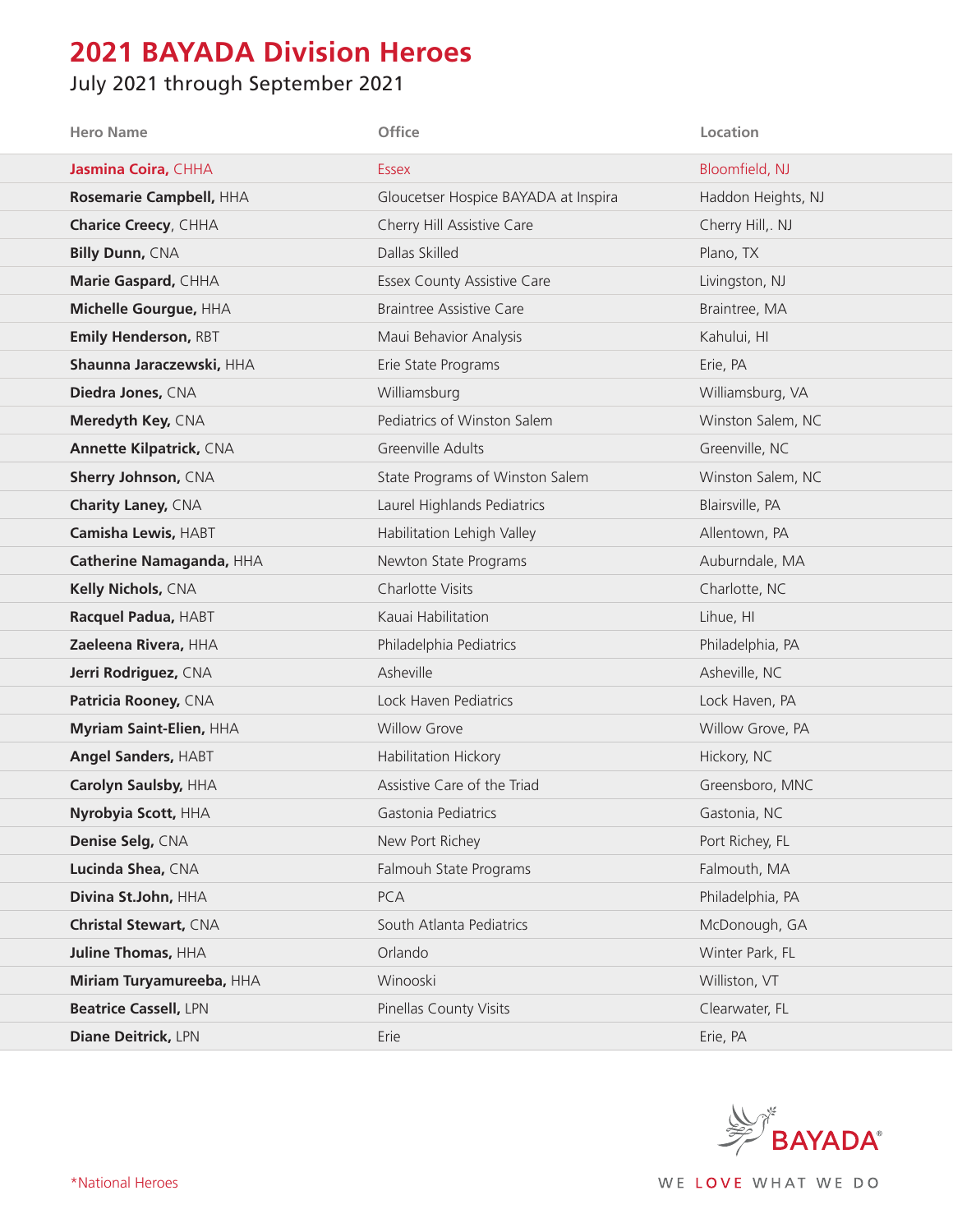| <b>Hero Name</b>                | Office                               | Location                 |
|---------------------------------|--------------------------------------|--------------------------|
| <b>Kimberly Denbleyker, LPN</b> | <b>Willow Grove Pediatrics</b>       | Willow Grove, PA         |
| <b>Brandon Dewoody, LPN</b>     | Tucson Skilled                       | Tucson, AZ               |
| Thomas DiMauro, LPN             | <b>Westchester County</b>            | Tarrytown, NY            |
| <b>Charlene Faile, LPN</b>      | Rock Hill                            | Rock Hill, SC            |
| Kendral Florence, LPN           | Lehigh Valley Skilled                | Bethlehem, PA            |
| Daniel Franklin, LPN            | Rock Hill State Programs             | Rock Hill, SC            |
| Danielle Gagliardo, LPN         | Pocono PA Pediatrics                 | Bartonsville, PA         |
| Dawn Gears, LPN                 | <b>Central Delaware Nursing</b>      | Dover, DE                |
| Linda Hargrove, LPN             | Pediatrics of Winston Salem          | Winston Salem, NC        |
| Marilyn Jezierski, LPN          | Pediatric Cherry HIII                | Cherry Hill,. NJ         |
| Trina LeBeau, LPN               | Winston-Salem Adult Nursing          | Winston Salem, NC        |
| Susan Lynott, LPN               | <b>Baltimore West Visits</b>         | Columbia, MD             |
| Kamisha McCray, LPN             | Somerset Pediatrics                  | Somerset, NJ             |
| Kathleen Oldfield, LPN          | Wilkes-Barre/Scranton                | Wilkes Barre, PA         |
| <b>Norveline Thomas, LPN</b>    | Gastonia Pediatrics                  | Gastonia, NC             |
| Aliny Turner, LPN               | New Jersey Atlantic County Hospice   | Northfield, NJ           |
| Jennifer Zane, LPN              | Delaware Pediatrics South            | Milford, DE              |
| Venetia Anderson, RN            | Delaware Pediatrics North            | New Castle, DE           |
| Karen Berezoski, RN             | Anne Arundel County                  | Glen Burnie, MD          |
| Elsie Bittner, RN               | Williamsport Adult                   | Williamsport, PA         |
| Christina Bruyn, RN             | Phoenix Pediatrics                   | Phoenix, AZ              |
| <b>Nancy Burford, RN</b>        | Jamison Adult Nursing                | Jamison, PA              |
| LaShonda Chambers-Hickman, RN   | New Jersey Burlington County Hospice | Mount Laurel, NJ         |
| Jennifer Cleary, RN             | <b>Hickory Pediatrics</b>            | Hickory, NC              |
| Rebecca Curran, RN              | Pittsburgh Pediatrics                | Mount Laurel, NJ         |
| Auburn DeBolt, RN               | James County Senio Living            | Yorktown, PA             |
| Jeanette Edmond, RN             | Tampa                                | Tampa, FL                |
| Taylor Gardner, RN              | PA Boyertown Hospice                 | Boyertown, PA            |
| Lisa Green, RN                  | Hickory Adult Skilled                | Hickory, NC              |
| Deborah Klutschkowski, RN       | <b>Berks County Visits</b>           | Wyomissing, PA           |
| <b>Julie Matthews, RN</b>       | Hyannis Visits                       | Hyannis, MA              |
| Laura Mattox, RN                | <b>Atlantic Cape Pediatrics</b>      | Egg Harbor Township., NJ |
| Carol McDonald, RN              | Chester County Home Health           | Exton, PA                |
| Dena Parton, RN                 | Gastonia Visits                      | Gastonia, NC             |
| Dawn Piccione, RN               | North Brunswick Pediatrics           | North Brunswick, NJ      |